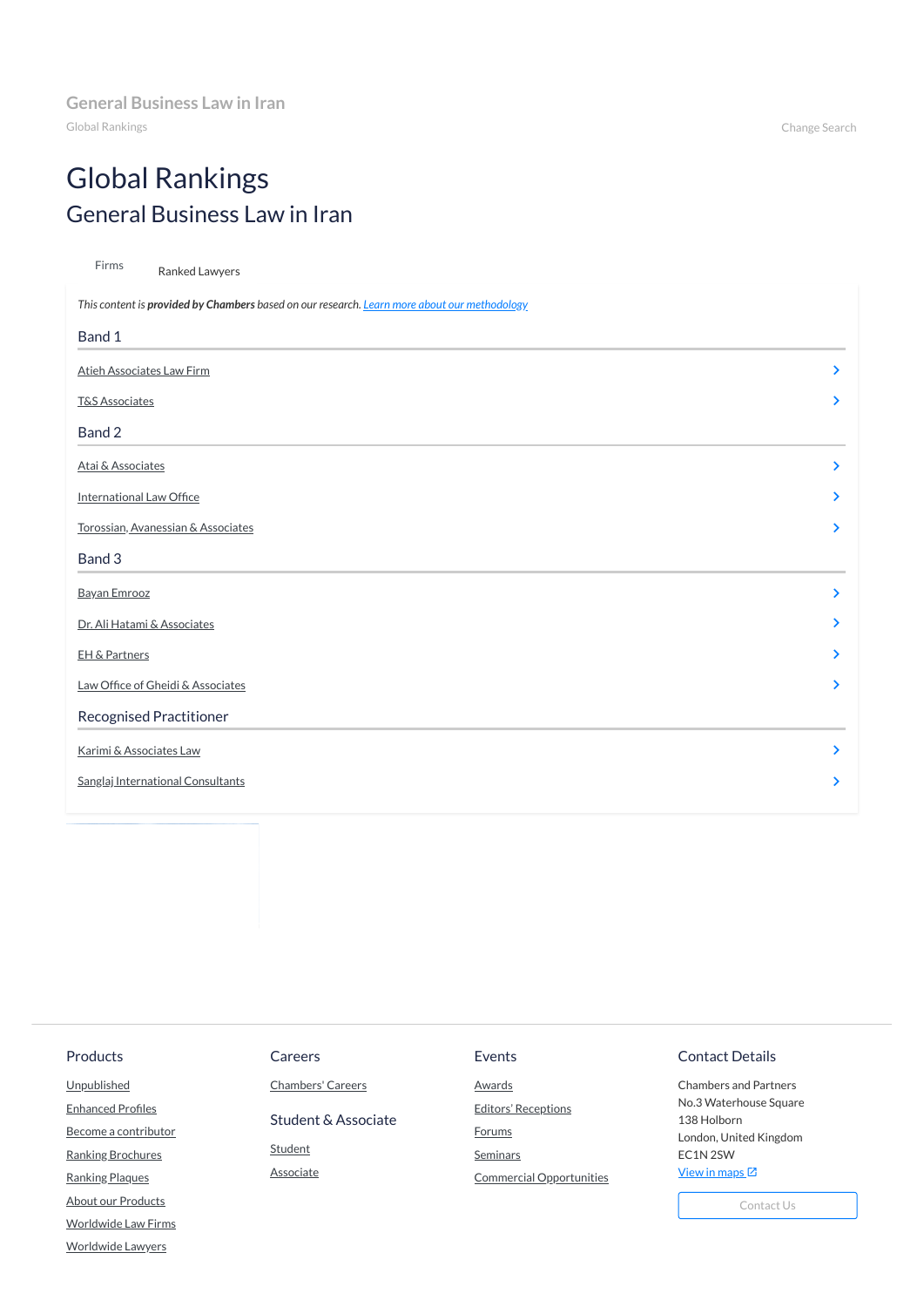© Copyright 2019 Chambers and Partners | Terms and [Conditions](https://chambers.com/info/terms-and-conditions) | [Privacy](https://chambers.com/info/privacy) | [FAQ](https://chambers.com/info/faqs)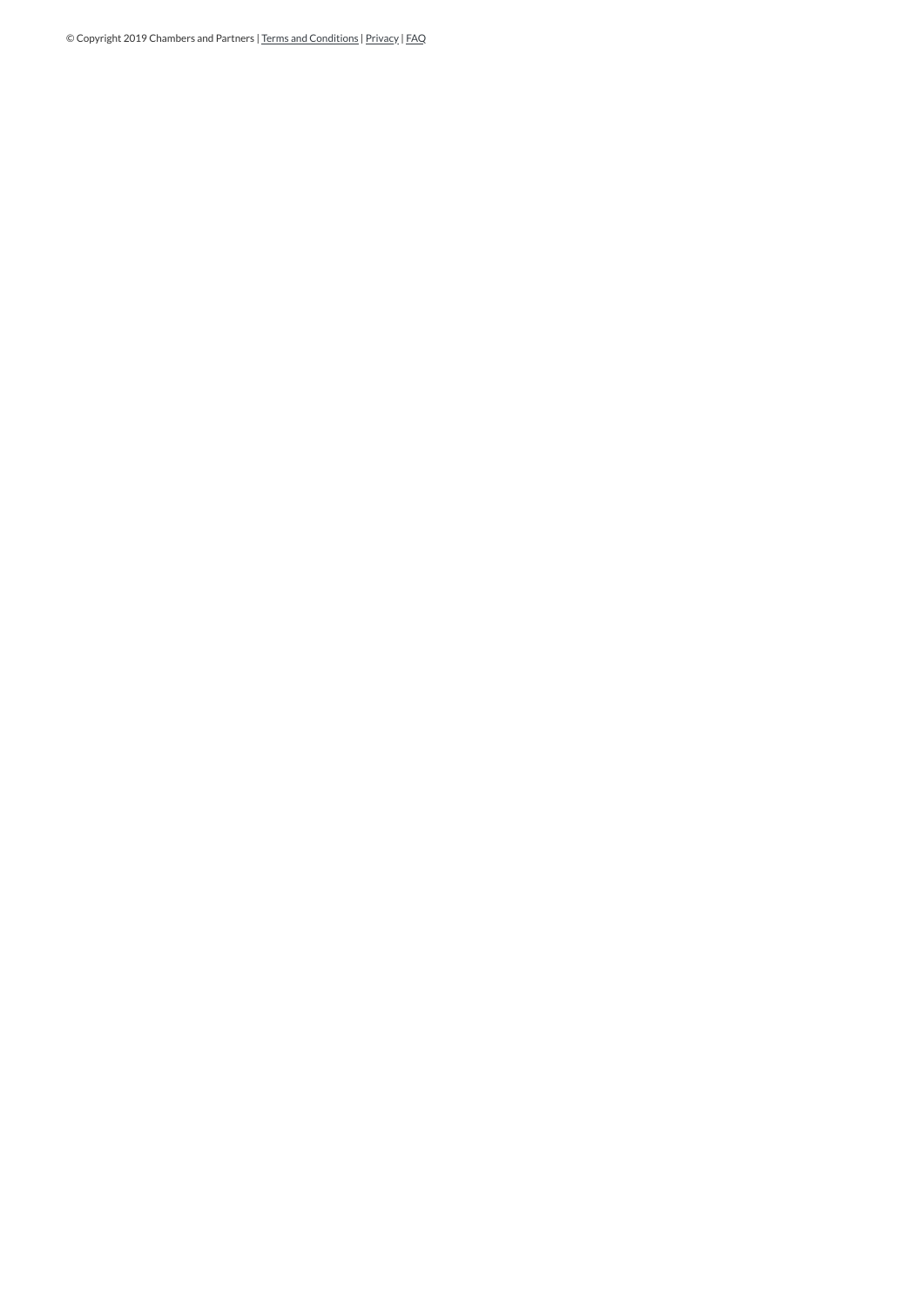

Top-tier Iranian firm widely respected by international law firms and international clients alike. A one-stop shop providing advice on a broad spectrum of corporate and commercial matters, with expertise in the energy and automobile sectors. Has a strong record of working with global clients. Sought after for its in-depth knowledge of the intricacies of the Iranian legal market and its deep bench of highly regarded lawyers.

Atieh Associates receives praise from a range of sources, who comment that the firm "combines Iranian knowledge with international standards" and consider it *"the best in Iran."*

Impressed clients commend the firm, saying: "We instruct them exclusively - they are extremely responsive, they have excellent English, and the advice that they *give is very quick and to the point, not convoluted at all."*

### **Strengths**

Managing partner Cyrus Shafizadeh impresses clients as "incredibly responsive, highly knowledgeable of law and market proactive, with a very good approach to finding solutions. He's excellent." He is extremely well regarded in the market and works frequently with international law firms and businesses. He offers clients a full-service practice spanning a range of transactional areas.

### **Work highlights**

Advising a European freight and shipping company on establishing itself in Iran and initiating operations.

#### **Notable practitioners**

Market commentators praise Ali [Shahabi](https://chambers.com/lawyer/ali-shahabi-global-2:1438581) as someone who works "in a timely manner, understands international complexities and is proactive in helping bring a deal to a close." He possesses a wealth of expertise in the field of projects and energy, and is also experienced in arbitration and civil litigation.

Impressed sources praise [Ebrahim](https://chambers.com/lawyer/ebrahim-tavakoli-global-2:646847) Tavakoli for providing *"consistently clear, focused and high-quality advice."* Tavakoli is a long-established player in the Iranian legal market and possesses a wealth of experience in M&A, projects and the pharmaceutical sector.

[Farid](https://chambers.com/lawyer/farid-kani-global-2:25787420) Kani was described by an impressed source as *"very responsive and extremely knowledgeable."* He possesses wide-ranging expertise in a range of areas including food and beverages, pharmaceuticals, labour law and corporate and commercial law.

# **Atieh [Associates](https://chambers.com/law-firm/atieh-associates-law-firm-global-2:77585) Law Firm**

| <b>General Business Law Department</b> |                                                                        |                   |  |
|----------------------------------------|------------------------------------------------------------------------|-------------------|--|
| Iran                                   |                                                                        |                   |  |
| Current View:                          | Global <sup>•</sup>                                                    |                   |  |
|                                        |                                                                        | <b>E</b> Contacts |  |
| <b>Chambers Review</b>                 | Department Profile                                                     | Ranked Lawyers    |  |
|                                        | This content is provided by Chambers. Learn more about our methodology |                   |  |

### **What the team is known for**

| <b>Products</b>          | Careers                  | Events                     | <b>Contact Details</b>                |
|--------------------------|--------------------------|----------------------------|---------------------------------------|
| Unpublished              | <b>Chambers' Careers</b> | <b>Awards</b>              | <b>Chambers and Partners</b>          |
| <b>Enhanced Profiles</b> | Student & Associate      | <b>Editors' Receptions</b> | No.3 Waterhouse Square<br>138 Holborn |
| Become a contributor     |                          | <b>Forums</b>              | London, United Kingdom                |
| <b>Ranking Brochures</b> | <b>Student</b>           | Seminars                   | EC1N 2SW                              |